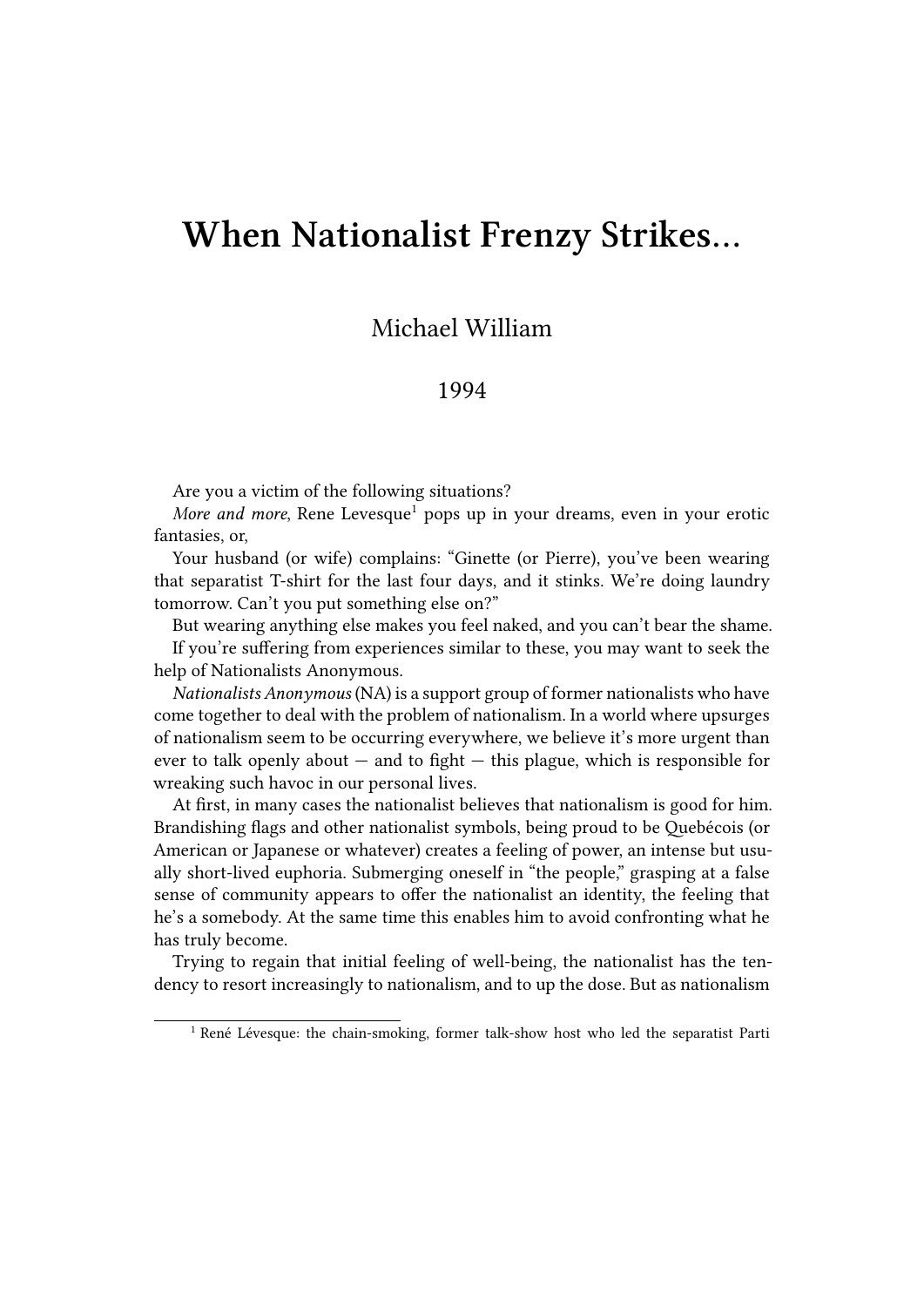fails to identify and target the real enemies, since it doesn't respond to his genuine underlying needs and desires, the nationalist remains dissatisfied. His daily life, he can't avoid admitting, remains as banal as ever, while his relationship with "the people" continues to be distant and alienating. Disoriented, frustrated, afflicted by hallucinations, he frequently clings to the illusion that everything will be better come independence (even though similar scenarios throughout the world clearly demonstrate that the birth of the Nation has never solved our problems). Habitually placing people into categories of "us" and "them" according to their ethnic or national origins, in some extreme cases the increasingly stupefied nationalist ends up wallowing in a blatantly racist delirium.

As a result of indulging in nationalism on a regular basis, the critical faculties of the nationalist become blurred and dulled. Firm in his belief that "our" culture must be protected at all costs, the nationalist accepts, because it is "ours," all sorts of mediocrities and crap thrown at him by the forces of capital and the media. Smug, fatuous, incapable of any honest self-criticism, of envisaging a truly different way of life, he becomes the best champion of the status quo (when it's precisely "our" culture that needs in large part to be dismantled). At the same time, the confused and often neurotic nationalist succeeds in many cases in convincing himself that his culture differs from, or is even superior to, that of the Americans, the French, the Ontarians, the Germans etc., ignoring the simple truth that these societies all share the same fundamental values.

Ironically, he fervently believes in the great equalizers of contemporary culture: mass communication (rare are those who don't have a TV), and in the fundamental necessity of capital, industrialism and the State. Having accepted the basis of contemporary domination, he readily bows to its economic demands and hierarchies. Instead of rebelling against the economic sphere as such, against his role as a mere cog in a mega-machine beyond his control, he grovels before the dictates of "his" economy, the national economy. Passive, submissive, he's an easy target for myriad nationalist politicians, leaders and careerists on the right and the left who are on the prowl for cannon fodder for their pathetic racketeering.

Unable to recognize and appreciate the unique qualities of the people he encounters, the colourful tapestry which exists in each of us, he judges people primarily according to how they fit into the nationalist big picture. Instead of forming qualitatively different relationships with people, ones which are increasingly rich and profound, he mechanically throws in his lot with those who, far from friends, are people he doesn't even know!

Nationalism is pathetic. But if the nationalist needs help through this madness, and is usually in a sorry state, we mustn't pity him too much. These days national-

Québécois to their first electoral win in 1976.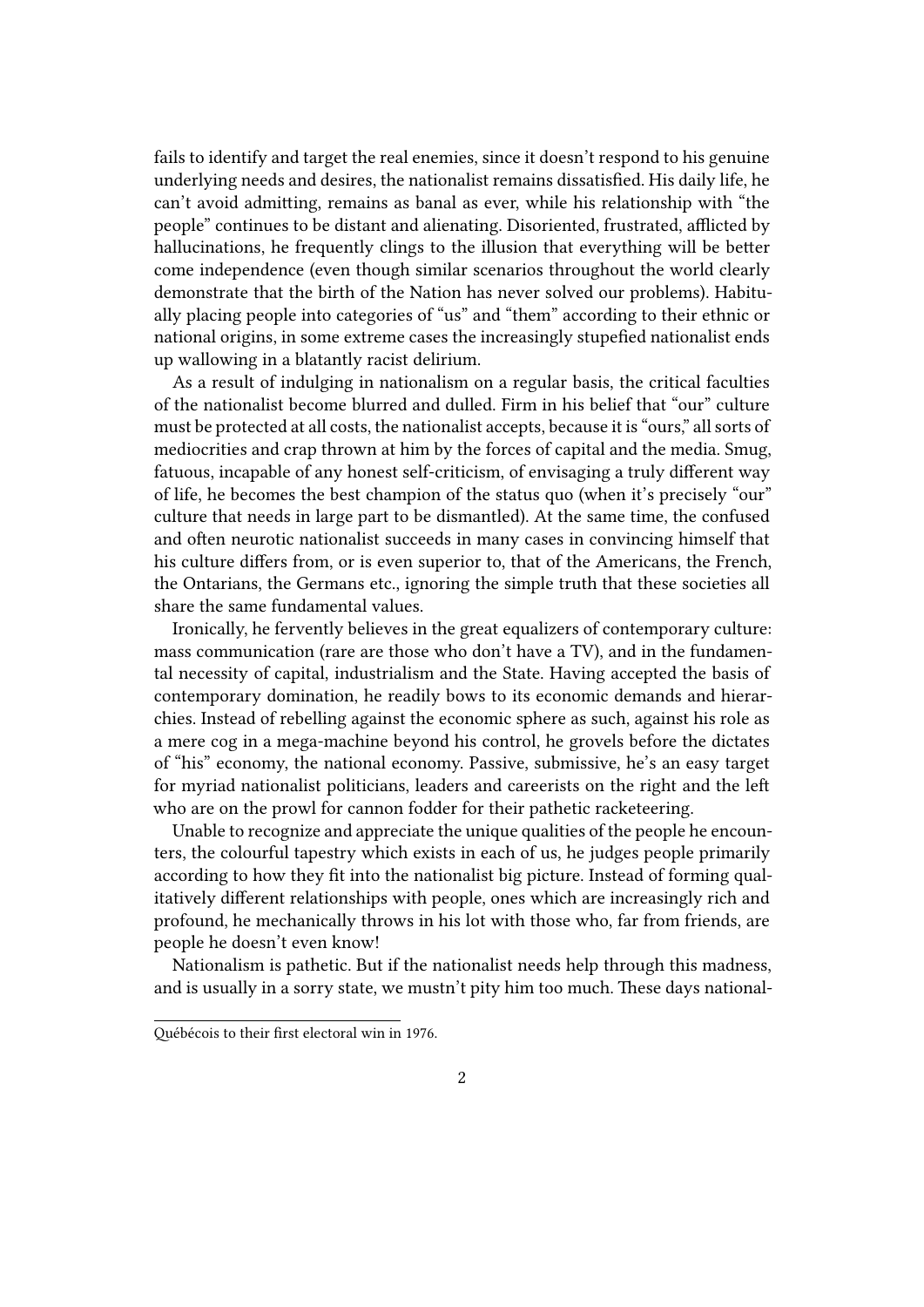ism is no longer a joke! Throughout the world, it is becoming the reigning ideology, perhaps the most formidable obstacle to the birth of a new world.

\* \* \*

*Nationalists Anonymous* is at your disposal for any questions you may have regarding nationalism. Call us today, and become part of the NA group in your area (please consult your local directory). But in the final analysis, it is up to each and every nationalist to face his problem head-on and find the will to uproot it at the source.